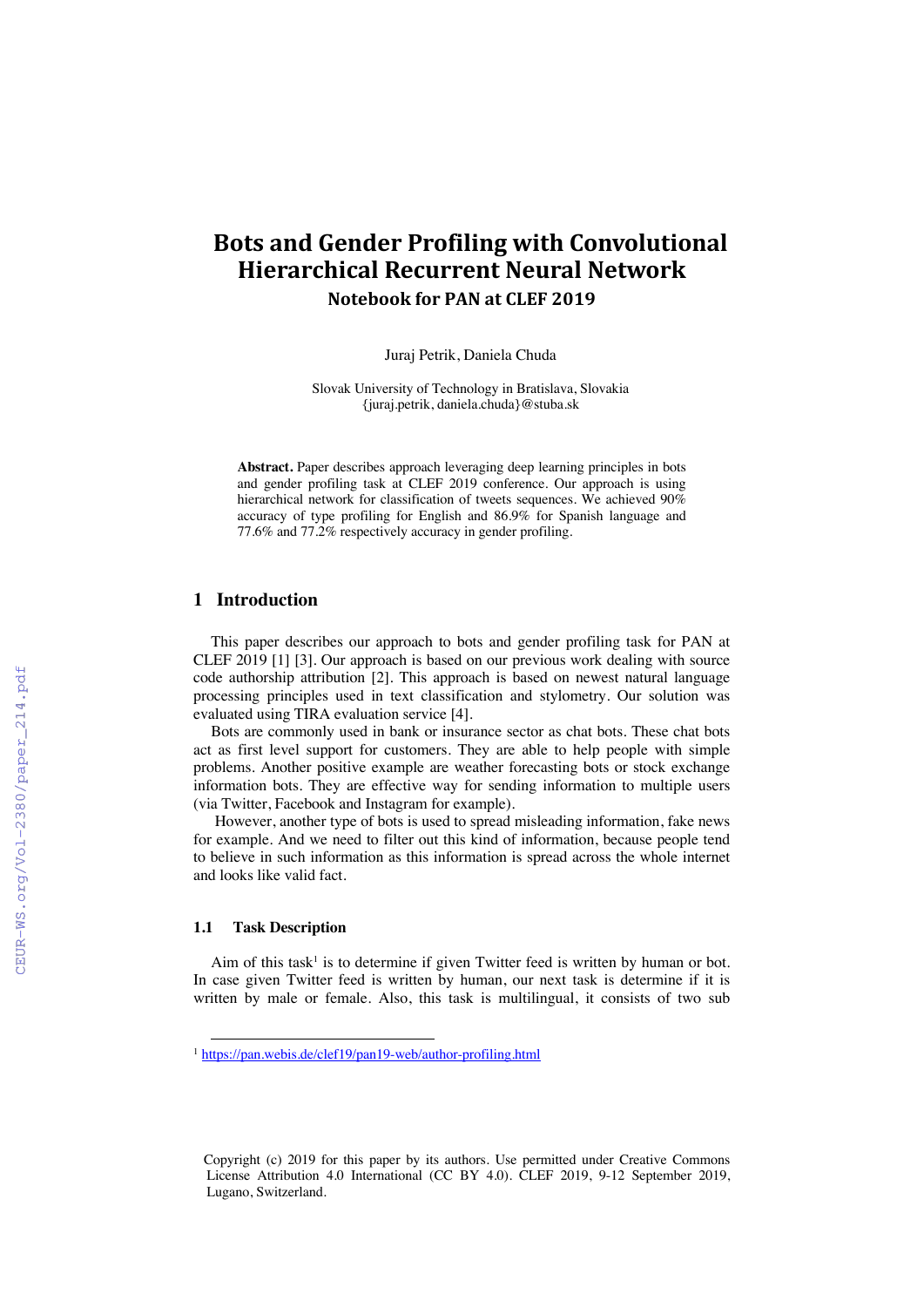datasets – English and Spanish. Despite of language separation, creators of dataset do not guarantee language consistency for all tweets in feed.

Our performance is evaluated by average accuracy of each subtask (human vs bot and male vs female) of each language.

## **2 Related Work**

In terms of stylometry, authorship attribution is application of linguistic style to written language, but also to music [9], which is defining writer's style as unique property for specific author - his fingerprint. Authorship profiling is part of stylometry, which is specifically focusing on determining author traits, such as age, gender or occupation.

In context of this paper we will focus on linguistic stylometry due to natural language character of Twitter feeds.

Problem of duplicate accounts on internet discussion forums was discussed in [6]. Duplicate accounts are created because of account ban, group accounts, and reputation boosting (sales). Authors of this publication trained one classifier for each account (discussion forum user) – this means that for N user accounts there were N trained classifiers. Advantage of this solution is that we can run these classifiers independently – parallelization is trivial. It is also clear from the paper, that accounts with small number of messages with short length are problematic. Another problem is intentional modification of writer's style by Anonymouth tool for example [7], but fortunately we do not have any suspicions that such a tool was used in task datasets.

Other paper [8] was trying to find out if the writer's style was intentionally modified. They used character, numerical and special characters, words and word function properties. Samples classification was done by support vector machines (SVM) in cooperation with sequence minimal optimization (SMO). Also, other classification methods were tested, such as k-NN, naive Bayes classifier, decision trees and logistic regression. However, SVM with SMO achieved significantly better results than other methods. Next, they evaluated information gain of properties for distinguishing imitated and obfuscated documents from original ones, what is similar problem as type profiling in this task (human vs bot).

## **3 Our Method**

Our method is based on our previous work, which achieved state of the art results in source code authorship attribution [2]. We made several changes to the method, to be able to leverage nature of twitter messages, most importantly to deal with natural language opposed to source code. Important improvement in our approach is hierarchical layers arrangement to take advantage of sequence character of tweets in feed.

We have done experiments also with TF-IDF based approaches in combination with different classifiers. This approach was superior to our method. However, we used it as a good baseline for experiments [5].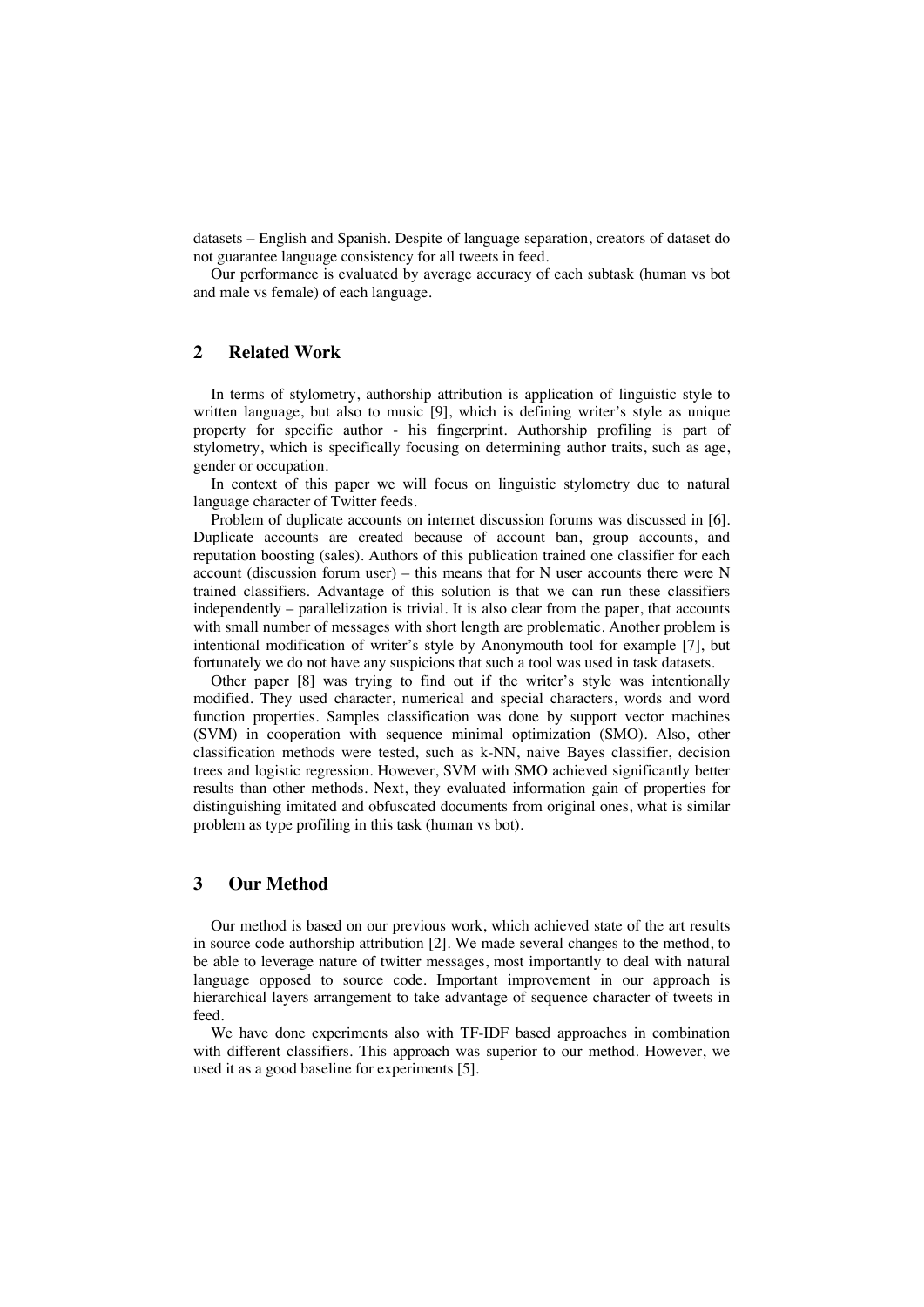

Figure 1. Histogram of tweets length (number of words)

#### **3.1 Preprocessing**

Training dataset consists of 4120 English Twitter feeds and 3000 Spanish Twitter feeds. Each feed consists of exactly 100 tweets. Maximum tweet length is 140 or 280 characters2 . Samples are provided in XML files, one sample per file.

As stated above, data for this task consists of unprocessed twitter feeds. Our brief data analysis shown that majority of tweets contain relatively large number of emojis, quiet large number of typos, double, triple chars, punctuation or mixed language.

Twitter users are standardly utilizing Unicode set of emojis<sup>3</sup>. Working with special Unicode characters is not convenient and is easier working with their word description. In theory this should not be necessary, because we are using word embeddings. But our training corpus is relatively small, so this step is helping us to better train these embeddings - we are de facto extending tweets and got more tokens in dataset. You can see example of such a transformation in Table I.

| Emoji | Code      | Transformed emoji to text |
|-------|-----------|---------------------------|
| ఆ     | $U+1F600$ | :grinning_face:           |
|       | $U+1F44D$ | :thumbs_up:               |
|       | $U+1F44E$ | :thumbs_down:             |
|       | $U+270A$  | :raised fist:             |
|       | $U+1F44A$ | :oncoming_fist:           |

Table 1. Example transformation table of Unicode emojis

 <sup>2</sup> https://developer.twitter.com/en/docs/basics/counting-characters.html

<sup>3</sup> http://www.unicode.org/emoji/charts/full-emoji-list.html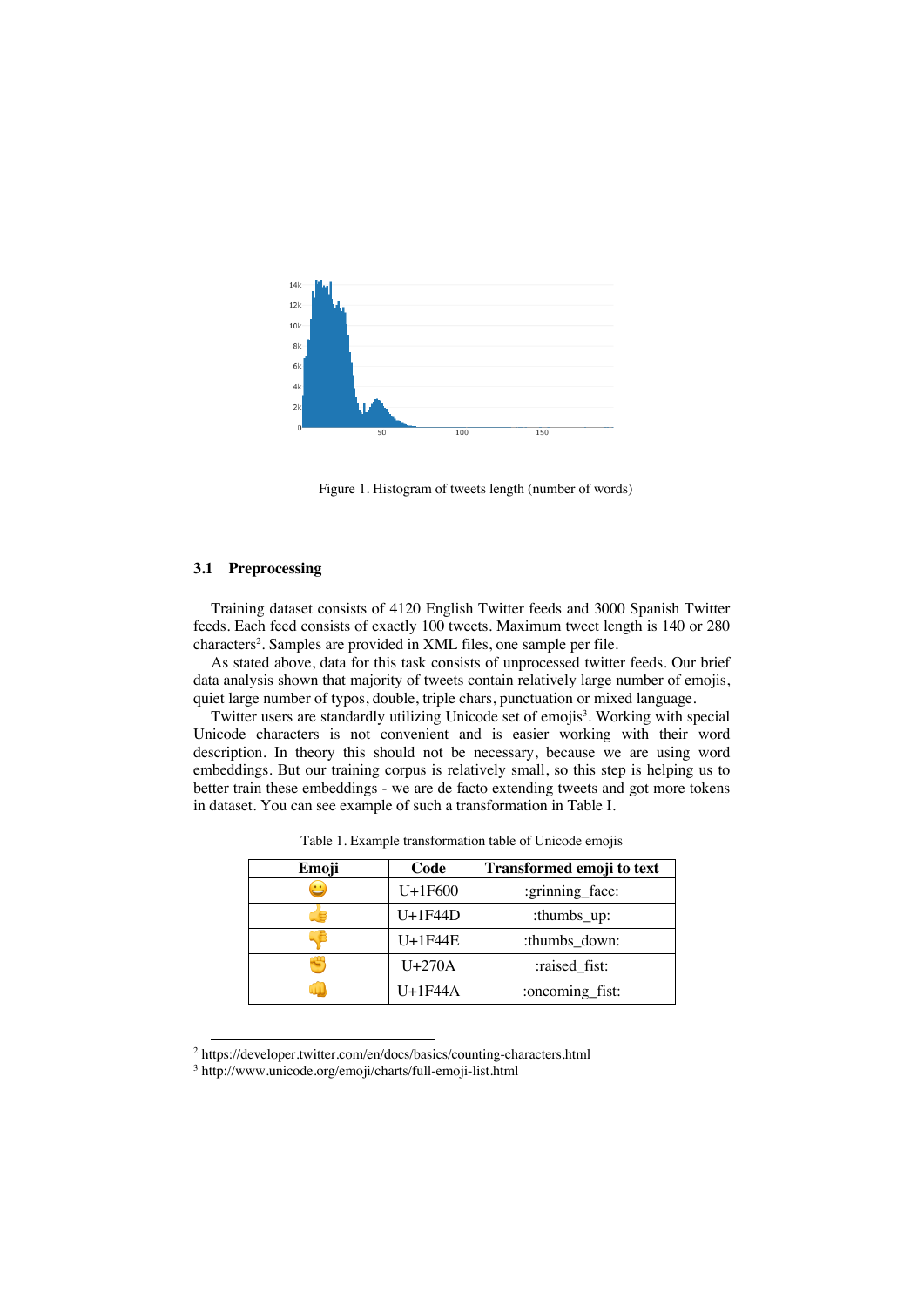Table 2. Example tweet transformation of emojis to text and to lemmas

| <b>Before</b>                                                          |  |  |  |  |
|------------------------------------------------------------------------|--|--|--|--|
| @Orangelic @Roslinnovation You're doing way better than everyone here. |  |  |  |  |
| After                                                                  |  |  |  |  |
| @Orangelic @Roslinnovation -PRON- be do way well than everyone here .: |  |  |  |  |
| winking face:                                                          |  |  |  |  |

Next step of our preprocessing pipeline is lemmatization. Lemmatization is process of extracting word lemma (word root). We can think of this as dimensionality reduction which will potentially easier generalization of our model (Table 2). Usually lemmatization is not needed when word embeddings are used, however our as stated, our corpus is small, so we are using all available method to make embeddings more stable and more domain specific.

Next step is tokenization and token encoding. We used standard Keras framework function for these two steps. Tokens were split by space characters and we filter out special characters such as braces, hash key, punctuation characters, etc. with combination of converting tokens to their lowercase representation. Tokens were encoded to integers based on their index in corpus dictionary.

Last step is zero-padding of inputs to fixed length (our model doesn't support variable length input sequence). We empirically chose sequence length of 60 tokens (words) based on histogram in Figure 1.

### **3.2 Classification**

Our classifier is based on our previous work [2] – convolutional recurrent neural network. It consists of multiple layers – embedding, convolutional, recurrent and dense layers.

Convolutional neural networks are often used in image processing, where they achieved state of the art results in image recognition. They are gaining popularity also in natural language processing, because they act as feature extractors in texts too.

Embeddings are heavily used throughout variety of text processing problems. They are effectively encoding words into vector representation. Our embedding layer is randomly initialized (not pretrained) and trained on the fly - it should learn more specific domain specific embedding vectors this way.

Recurrent networks, especially Long-Short Term Memory units are used in state of the art models for text classification, emotions detection or speech recognition. They are good at sequence learning – and tweets are word sequences.

We were struggling with overfitting of the network, which we solve by adding dropouts. Dropout is randomly dropping connections between layers and therefore helping generalization of the model.

As stated above, tweets are word (character) sequences. We can say, that feeds are tweet sequences, therefore it could be beneficial to work with them as they are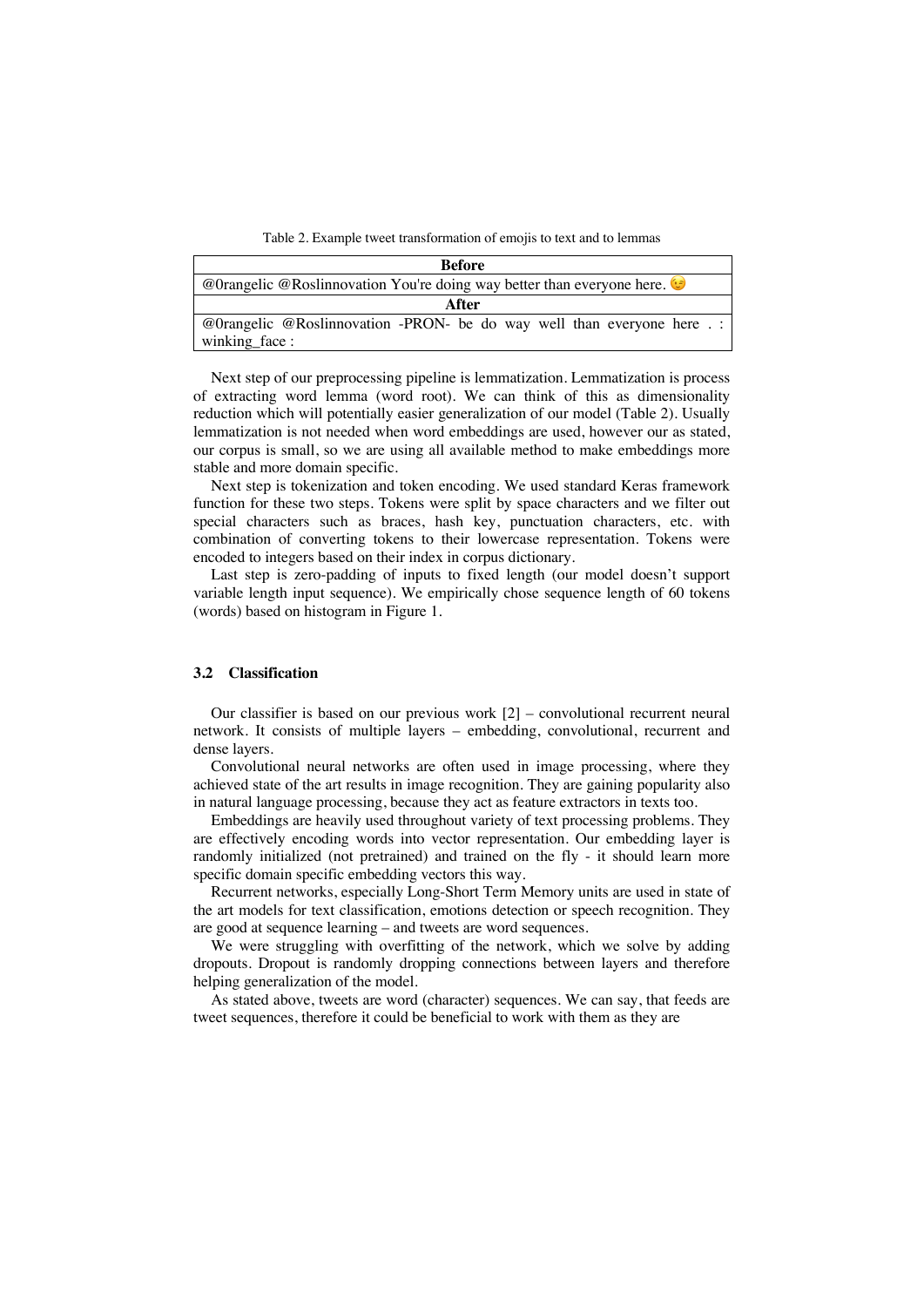

Figure 2. Our convolutional hierarchical recurrent network architecture

sequences. That's why we propose hierarchical network on top of tweets and dealing with them as with sequences, with all 100 tweets from sample "at once".

In text below are stated specific parameters of proposed and implemented neural network:

## **Layers parameters:**

Embedding: vector length 30 Convolutional I: kernel size 2, number of filters 16, ReLU activation Convolutional II kernel size 2, number of filters 16, ReLU activation Max pooling: pooling size 2 Bidirectional LSTM: 16 units Dense: 24 units Dense (Output): 2 units, SoftMax activation Dropout rate 0.5

## **Hyperparameters:**

Batch size: 8 Epochs: 100 Early stopping: patience 5, validation loss monitoring Loss: categorical crossentropy Adam optimizer: learning rate 0.001, beta<sub>1</sub> 0.9, beta<sub>2</sub> 0.99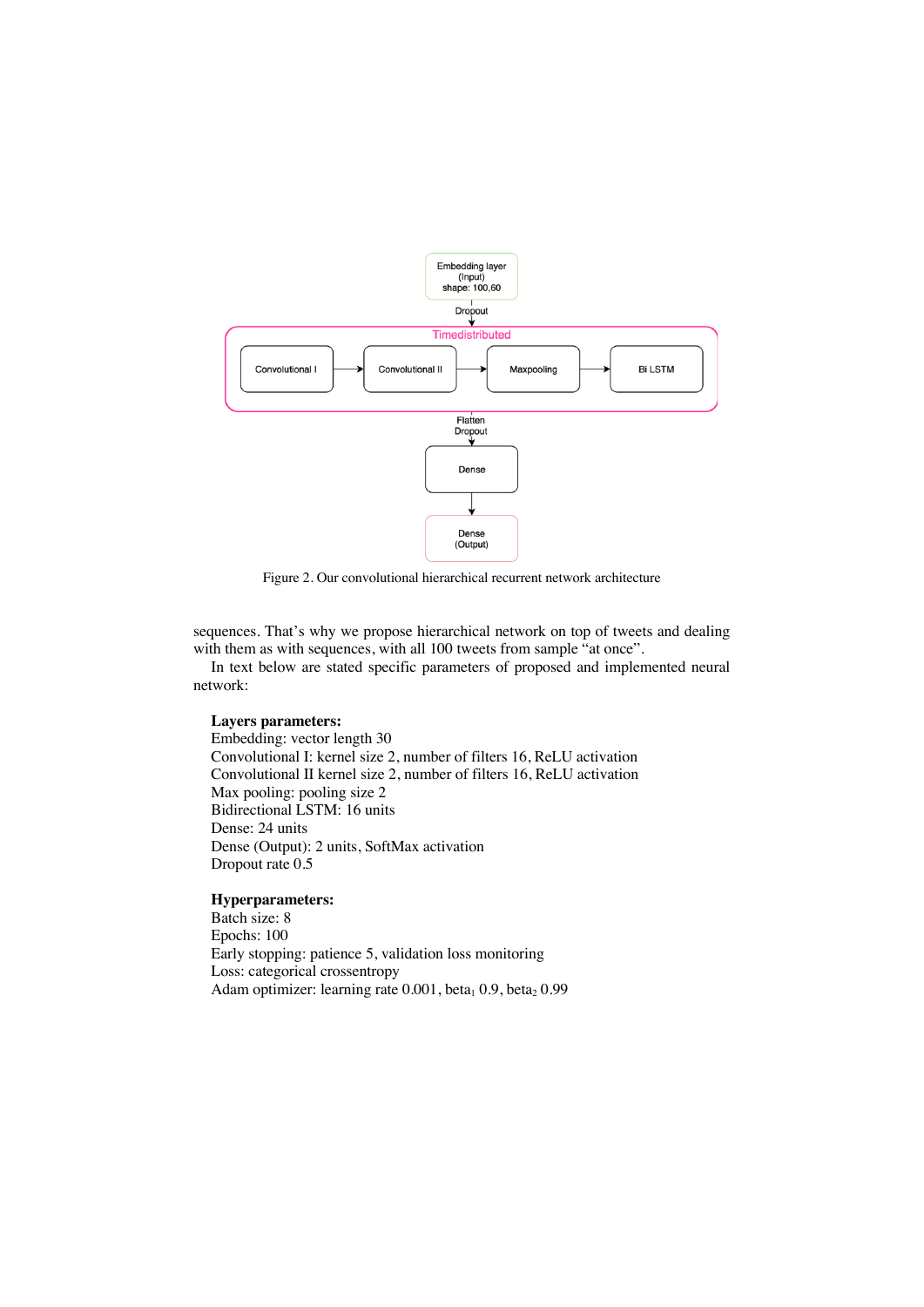Table 3. Training dataset accuracy results (testing split)

|                | Type (acc) | Gender* (acc) |
|----------------|------------|---------------|
| English        | 0.9831     | 0.9412        |
| <b>Spanish</b> | 0.9767     | 0.9221        |

## **4 Results**

This chapter describes our testing results and task testing dataset results. Our testing results are average of multiple runs (10) of different dataset splits.

#### **4.1 Our Testing Results**

For our testing purposes we used 50/25/25 split for training, validation and testing fractions of data respectively. We are using accuracy metric, because classes are perfectly balanced, which means every class has exactly same number of samples.

Table 3 demonstrates our results on testing split (25% of training dataset). Our results were quite encouraging, although were significantly worse than results on organizers testing dataset (Table 4).

Also, our testing score (accuracy) was calculated differently than on task testing dataset. We were training exclusively on tweets posted by humans, so our gender testing accuracy is just from human samples. Gender task testing dataset was calculated from all samples (human and bot), this is main cause of big accuracy difference.

#### **4.2 Task Testing Dataset Results**

Our approach achieved roughly 90% accuracy in type recognition (human or bot) and 77.5% accuracy in gender recognition (male or female) for English Twitter feeds for task testing dataset. Spanish samples results were slightly worse – 86.9% accuracy for type recognition and 72.5% for gender recognition (Table 4).

It is evident that results on task testing dataset are significantly worse than results on our testing split. This is probably caused by insufficient generalization of our model, we suspect collected "vocabulary" is not large enough. Specifically speaking, vocabulary of our embedding layer is not large enough, which results in a lot out of vocabulary words and therefore next layers in our model don't have enough information to make reliable decision. Testing dataset wasn't published to the date of paper submission, so we are unable to make proper analysis in context of task testing dataset.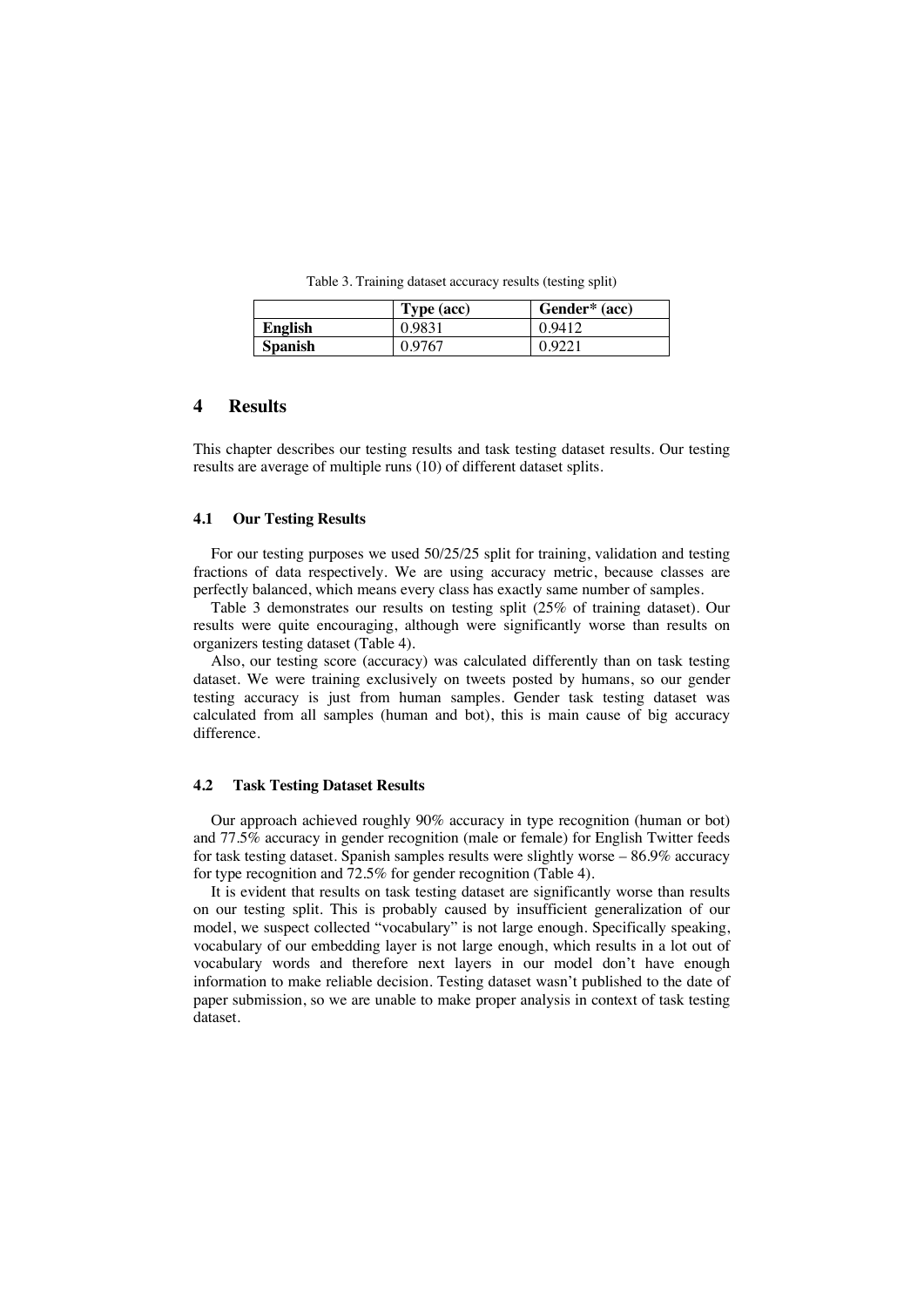Table 4. Testing dataset results provided by task organizers (accuracy)

|                | Type (acc) | Gender (acc) |
|----------------|------------|--------------|
| <b>English</b> | 0.9008     | 0.7758       |
| <b>Spanish</b> | 0.8689     | 0.7250       |

## **5 Conclusions and Possible Upgrades**

Our final task ranking is 21 from total of 55 contestants. Unfortunately, even two baseline methods (word and character n-grams outperformed our solution). Despite of final ranking, we must say that this our first appearance in such a competition was not total disaster – we rank in better half of solutions.

Unfortunately, because of time and computational constrains we were not able to realize and test all our ideas. Task results give us also some ideas, what we could done better.

First of all, tokenization step could be improved, for example there is lot of URLs in tweets, and we could get links from them and use information from sites such as topic or language of site. Additionally, we could use for example hypernyms in preprocessing to normalize texts.

Discussed above, our vocabulary was probably very limited (due to small training dataset). We could overcome this problem using pretrained English and Spanish embedding vectors or enrich dataset using Twitter real time API.

We used simple word level embedding layer, however other papers show, that using more sophisticated methods such as ELMo or character-based embedding have better results in topic modeling for example. Therefore, we can deduct usage of these methods could improve our results.

#### **Acknowledgments**

This work was partially supported by Human Information Behavior in the Digital Space, the Slovak Research and Development Agency under the contract No. APVV-15-0508, by the Slovak Research and Development Agency under the contract No. APVV-17-0267 - Automated Recognition of Antisocial Behaviour in Online Communities and by data space based on machine learning, the Scientific Grant Agency of the Slovak Republic, grant No. VG 1/0725/19.

#### **Bibliography**

- 1. Francisco Rangel, Paolo Rosso. Overview of the 7th Author Profiling Task at PAN 2019: Bots and Gender Profiling. In: Cappellato L., Ferro N., Müller H, Losada D. (Eds.) CLEF 2019 Labs and Workshops, Notebook Papers. CEUR Workshop Proceedings. CEUR-WS.org
- 2. Juraj Petrík and Daniela Chudá. 2018. Source code authorship approaches natural language processing. In Proceedings of the 19th International Conference on Computer Systems and